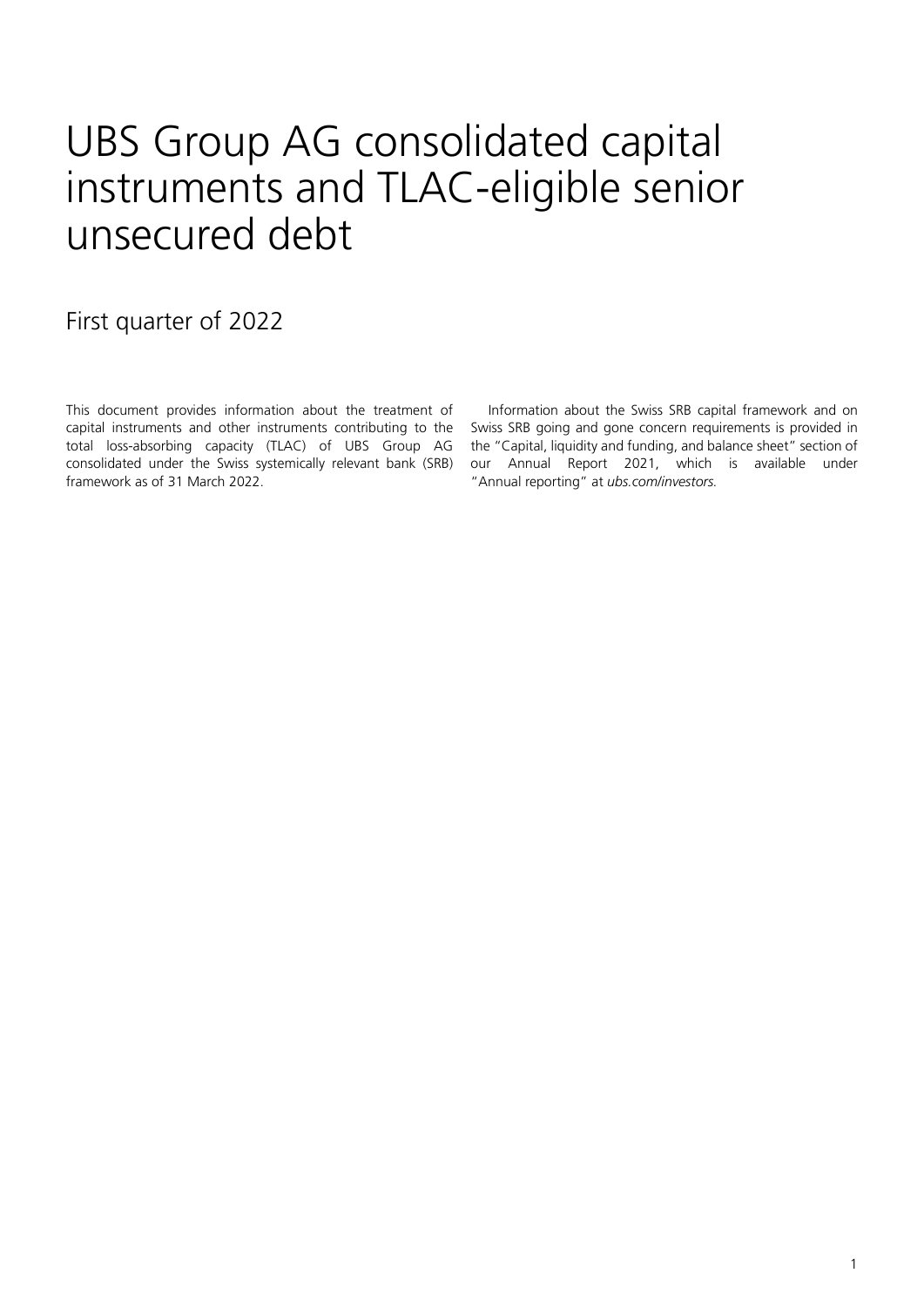## **Capital instruments and TLAC-eligible senior unsecured debt as of 31 March 20221**

| USD million, except where indicated                                                     |                                          | <b>Swiss SRB</b>     |                                        |                                                                  |                                                                                     |                             |                           |  |  |
|-----------------------------------------------------------------------------------------|------------------------------------------|----------------------|----------------------------------------|------------------------------------------------------------------|-------------------------------------------------------------------------------------|-----------------------------|---------------------------|--|--|
|                                                                                         |                                          |                      | Outstanding<br>amount as of<br>31.3.22 | Going concern<br>Amount recognized<br>in regulatory capital      | Gone concern <sup>2</sup><br>Amount eligible for<br>the gone concern<br>requirement |                             | First optional call       |  |  |
| No. Issuer                                                                              | <b>ISIN</b>                              | Issue date           | (million)                              | as of 31.3.22                                                    | as of 31.3.22                                                                       | <b>Maturity date</b>        | date                      |  |  |
| Additional tier 1 capital                                                               |                                          |                      |                                        |                                                                  |                                                                                     |                             |                           |  |  |
| <b>UBS Group AG</b>                                                                     | CH0286864027                             | 07.8.15              | USD 1,575                              | 1,565                                                            |                                                                                     | Perpetual                   | 07.8.25                   |  |  |
| $\frac{2}{\cdots}$<br>UBS Group AG, Switzerland, or employing subsidiaries <sup>3</sup> |                                          | 31.12.17             | <b>USD 327</b>                         | 327                                                              |                                                                                     | Perpetual                   | $\frac{01.3.23}{31.1.23}$ |  |  |
| <b>UBS Group AG</b><br>3                                                                | CH0400441280                             | 31.1.18              | USD 2,000                              | 2,011                                                            |                                                                                     | Perpetual                   |                           |  |  |
| UBS Group AG                                                                            | CH0447353704                             | $\frac{1}{28.11.18}$ | SGD 700                                | $\begin{array}{r} 527 \\ \hline 355 \\ \hline 2,498 \end{array}$ |                                                                                     | Perpetual                   | 28.11.23                  |  |  |
| UBS Group AG, Switzerland, or employing subsidiaries <sup>3</sup>                       |                                          | 31.12.18             | USD 355<br>USD 2,500                   |                                                                  |                                                                                     | Perpetual                   | $\frac{01.3.24}{31.1.24}$ |  |  |
| $\overline{6}$<br>UBS Group AG                                                          | 144A: US90352JAF03<br>RegS: USH4209UAT37 | $-31.1.19$           |                                        |                                                                  |                                                                                     | Perpetual                   |                           |  |  |
| <b>UBS Group AG</b>                                                                     | CH0488506673                             | 27.8.19              | AUD 700                                | 503                                                              |                                                                                     | Perpetual                   | 27.8.24                   |  |  |
| <b>UBS Group AG</b><br>8                                                                | CH0495570928                             | 04.9.19              | SGD 750                                | $\frac{1}{548}$<br>.                                             |                                                                                     | Perpetual<br>. <del>.</del> | 04.9.24                   |  |  |
| <b>UBS Group AG</b>                                                                     | CH0506668869                             | 13.11.19             |                                        | 279                                                              |                                                                                     | Perpetual                   | 13.11.25                  |  |  |
| 10 UBS Group AG, Switzerland, or employing subsidiaries <sup>3</sup>                    |                                          | 21.2.20              |                                        | $\frac{1}{290}$                                                  |                                                                                     | Perpetual                   |                           |  |  |
| 11 UBS Group AG                                                                         | CH0558521263                             | 29.7.20              | CHF 275<br>USD 290<br>USD 750          | .685                                                             |                                                                                     | Perpetual                   | $\frac{01.3.25}{29.7.26}$ |  |  |
| 12 UBS Group AG                                                                         | 144A: US902613AD01<br>RegS: USH42097CB19 | 10.2.21              | <b>USD 1,500</b>                       | 1.347                                                            |                                                                                     | Perpetual                   | 10.2.31                   |  |  |
| 13 UBS Group AG, Switzerland, or employing subsidiaries <sup>3</sup>                    |                                          | 21.2.21              | <b>USD 409</b>                         | 409                                                              |                                                                                     | Perpetual                   | 01.3.26                   |  |  |
| 14 UBS Group AG                                                                         | 144A: US902613AG32<br>RegS: USH42097CL90 | 02.6.21              | <u>USD 750</u>                         | 690                                                              |                                                                                     | Perpetual                   | 02.6.26                   |  |  |
| 15 UBS Group AG                                                                         | 144A: US902613AJ70<br>RegS: USH42097CS44 | 12.1.22              | USD 1.500                              | 1.436                                                            |                                                                                     | Perpetual                   | 12.2.27                   |  |  |
| 16 UBS Group AG                                                                         | CH1160680174                             | $-16.2.22$           | CHF 265                                | 283                                                              |                                                                                     | Perpetual                   | 16.2.27                   |  |  |
|                                                                                         |                                          | 18.2.22              | <b>USD 471</b>                         | 471                                                              |                                                                                     | Perpetual                   | 01.3.27                   |  |  |
| Total high-trigger loss-absorbing additional tier 1 capital                             |                                          |                      |                                        | 14,223                                                           |                                                                                     |                             |                           |  |  |
| <b>UBS Group AG</b>                                                                     | CH0271428333                             | 19.2.15              | USD 1.250                              | 1,236                                                            |                                                                                     | Perpetual                   | 19.2.25                   |  |  |
| Total low-trigger loss-absorbing additional tier 1 capital <sup>4</sup>                 |                                          |                      |                                        | 1,236                                                            |                                                                                     |                             |                           |  |  |
| Total additional tier 1 capital                                                         |                                          |                      |                                        | 15,460                                                           |                                                                                     |                             |                           |  |  |
| Tier 2 capital                                                                          |                                          |                      |                                        |                                                                  |                                                                                     |                             |                           |  |  |
| UBS AG, Stamford branch                                                                 | US90261AAB89                             | 17.8.12              | USD 2,000                              |                                                                  |                                                                                     | 17.8.22                     |                           |  |  |
| $\frac{1}{2}$<br>UBS AG                                                                 | CH0244100266                             | 15.5.14              | USD 2,500                              |                                                                  | 2,507                                                                               | 15.5.24                     |                           |  |  |
| Total low-trigger loss-absorbing tier 2 capital                                         |                                          |                      |                                        |                                                                  | 2,507                                                                               |                             |                           |  |  |
| UBS AG. Stamford branch                                                                 | US870836AC77                             | 21.7.95              | <b>USD 251</b>                         |                                                                  | 254                                                                                 | 15.7.25                     |                           |  |  |
| 2 UBS AG, Jersey branch                                                                 | XS0062270581                             | 18.12.95             | GBP <sub>61</sub>                      |                                                                  | 79                                                                                  | 18.12.25                    |                           |  |  |
| UBS AG, Stamford branch                                                                 | US870845AC84                             | 03.9.96              | <b>USD 218</b>                         |                                                                  | 210                                                                                 | 01.9.26                     |                           |  |  |
| Total non-Basel III-compliant tier 2 capital <sup>5</sup>                               |                                          |                      |                                        |                                                                  | 543                                                                                 |                             |                           |  |  |
| Total tier 2 capital                                                                    |                                          |                      |                                        |                                                                  | 3,050                                                                               |                             |                           |  |  |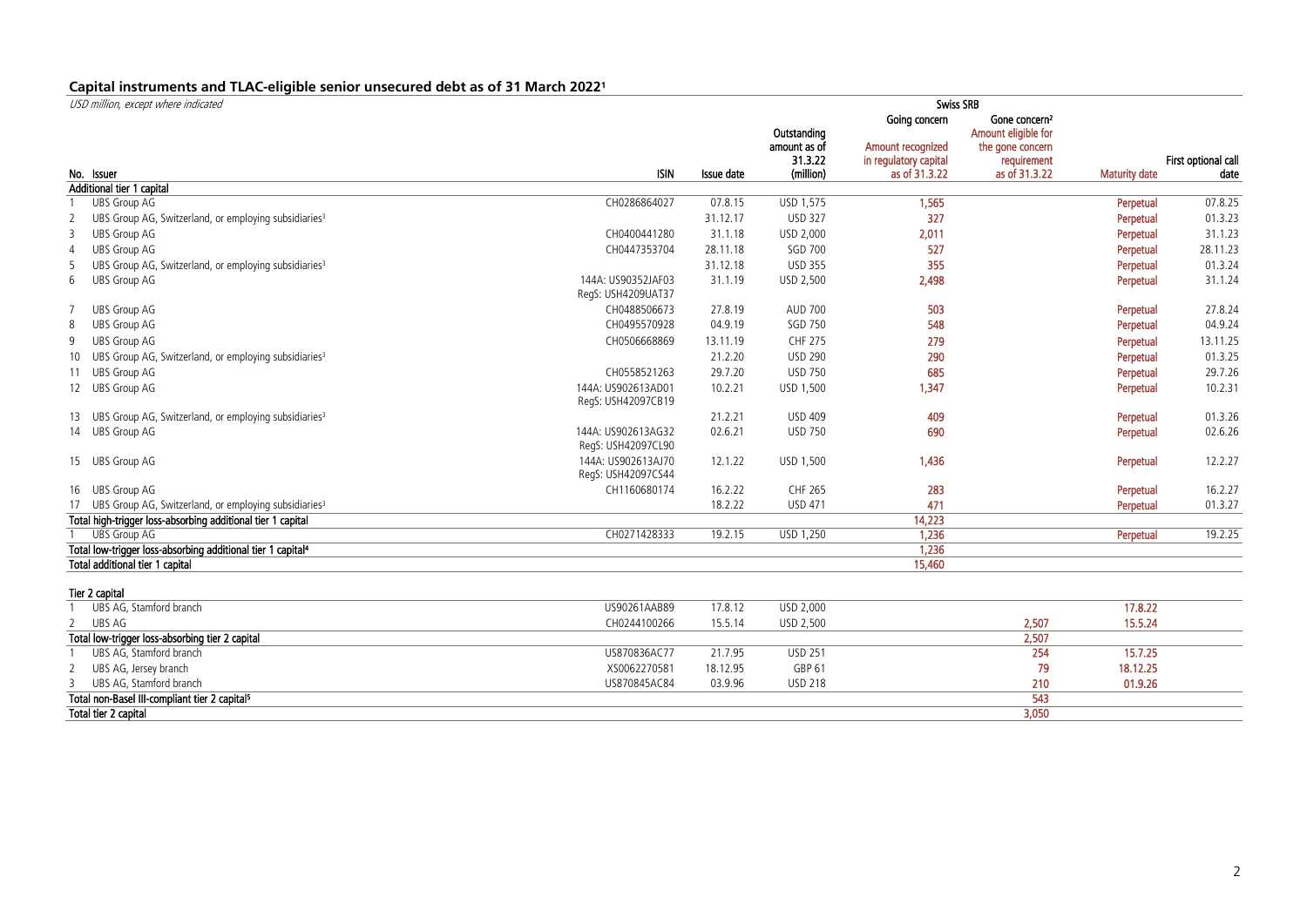## **Capital instruments and TLAC-eligible senior unsecured debt as of 31 March 20221**

| USD million, except where indicated |                                    | Swiss SRB            |                                        |                                        |                              |                      |                                            |  |
|-------------------------------------|------------------------------------|----------------------|----------------------------------------|----------------------------------------|------------------------------|----------------------|--------------------------------------------|--|
|                                     |                                    |                      |                                        | Going concern                          | Gone concern <sup>2</sup>    |                      |                                            |  |
|                                     |                                    |                      | Outstanding                            |                                        | Amount eligible for          |                      |                                            |  |
|                                     |                                    |                      | amount as of                           | Amount recognized                      | the gone concern             |                      |                                            |  |
| No. Issuer                          | <b>ISIN</b>                        | Issue date           | 31.3.22<br>(million)                   | in regulatory capital<br>as of 31.3.22 | requirement<br>as of 31.3.22 | <b>Maturity date</b> | First optional call<br>date                |  |
| TLAC-eligible senior unsecured debt |                                    |                      |                                        |                                        |                              |                      |                                            |  |
| <b>UBS Group AG</b>                 | 144A: US90351DAB38                 | 24.9.15              | <b>USD 2,500</b>                       |                                        | 2,478                        | 24.9.25              |                                            |  |
|                                     | RegS: USG91703AB73                 |                      |                                        |                                        |                              |                      |                                            |  |
| UBS Group AG                        | CH0302790123                       | 16.11.15             | EUR 1,250                              |                                        |                              | 16.11.22             |                                            |  |
| $\frac{1}{3}$<br>UBS Group AG       | CH0310451858                       | .<br>22.2.16         | <b>CHF 150</b>                         |                                        | 158                          | <br>23.2.26          |                                            |  |
| <b>UBS Group AG</b>                 | CH0314209351                       | 04.3.16              | <br><b>EUR 750</b>                     |                                        | .<br>828                     | .<br>04.3.24         |                                            |  |
| $\overline{5}$<br>UBS Group AG      | 144A: US90351DAF42                 | 05.4.16              | USD 2,000                              |                                        | <br>1,940                    | 15.4.26              |                                            |  |
|                                     | RegS: USG91703AK72                 |                      |                                        |                                        |                              |                      | .                                          |  |
| <b>UBS Group AG</b>                 | CH0336602930                       | 01.9.16              | EUR 1,250                              |                                        | 1.340                        | 01.9.26              | 01.6.26                                    |  |
| <b>UBS Group AG</b><br>7            | CH0341440334                       | 30.11.16             | EUR 1,250                              |                                        | 1,379                        | 30.11.24             | 30.11.23                                   |  |
| <b>UBS Group AG</b><br>8            | 144A: US90352JAA16                 | 23.3.17              | USD 2,000                              |                                        | 1,970                        | 23.5.23              | 23.5.22                                    |  |
|                                     | RegS: USH4209UAA46                 |                      |                                        |                                        |                              | .                    |                                            |  |
| <b>UBS Group AG</b><br>9            | 144A: US90352JAB98                 | 23.3.17              | USD 1.000                              |                                        | 984                          | 23.5.23              | 23.5.22                                    |  |
|                                     | RegS: USH4209UAB29                 |                      |                                        |                                        |                              | .                    | 23.3.27                                    |  |
| 10 UBS Group AG                     | 144A: US90352JAC71                 | 23.3.17              | USD 2,000                              |                                        | 1,994                        | 23.3.28              |                                            |  |
|                                     | RegS: USH4209UAC02<br>CH0365501516 | 18.5.17              | <b>CHF 400</b>                         |                                        | 418                          | 18.5.24              | 18.5.23                                    |  |
| 11 UBS Group AG<br>12 UBS Group AG  | 144A: US90352JAD54                 | $\frac{1}{15.8.17}$  | <u>USD 1,250</u>                       |                                        | $\frac{1}{1,193}$            | 15.8.23              | $-15.8.22$                                 |  |
|                                     | RegS: USH4209UAF33                 |                      |                                        |                                        |                              |                      |                                            |  |
| 13 UBS Group AG                     | 144A: US90352JAE38                 | $-15.8.17$           | USD 2,000                              |                                        | 1.988                        | 15.8.23              | 15.8.22                                    |  |
|                                     | ReqS: USH4209UAG16                 |                      |                                        |                                        |                              |                      |                                            |  |
| 14 UBS Group AG                     | CH0409606354                       | 17.4.18              | EUR 1,750                              |                                        | 1,934                        | 17.4.25              | 17.4.24                                    |  |
| 15 UBS Group AG                     | CH0445624999                       | $\frac{1}{09.11.18}$ | JPY 20,000                             |                                        | $\frac{1}{165}$              | $\frac{1}{09.11.28}$ | 09.11.27                                   |  |
| 16 UBS Group AG                     | CH0445624981                       | 09.11.18             | JPY 130,000                            |                                        | $\frac{1}{1,068}$            | $\frac{1}{08.11.24}$ | $\frac{1}{108.11.23}$                      |  |
| 17 UBS Group AG                     | CH0459297435                       | 30.1.19              | <b>CHF 400</b>                         |                                        | $\frac{1}{432}$              | 30.1.25              | 30.1.24                                    |  |
| 18 UBS Group AG                     | 144A: US902613AA61                 | 73.8.19              | USD 1,500                              |                                        | $\frac{1}{1,412}$            | 13.8.30              | $-13.8.29$                                 |  |
|                                     | RegS: USH42097AZ05                 |                      |                                        |                                        |                              |                      |                                            |  |
| 19 UBS Group AG                     | CH0506668844                       | 04.11.19             | USD 153.16                             |                                        | 1367                         | 04.11.49             | 04.11.22                                   |  |
| 20 UBS Group AG                     | CH0520042489                       | 29.1.20              | EUR 1,500                              |                                        | 1,608                        | 29.1.26              | <br>29.1.25                                |  |
| 21 UBS Group AG                     | CH0521617321                       | 04.3.20              | $\frac{1}{100}$ USD 129.1 <sup>6</sup> |                                        | 115 <sup>7</sup><br>         | 04.3.50<br>.         | $\begin{array}{c}\n 04.3.25\n \end{array}$ |  |
| 22 UBS Group AG                     | CH0535271214                       | 14.4.20              | USD 216.06                             |                                        | 163 <sup>7</sup><br>         | 14.4.50              | $-14.4.25$                                 |  |
| 23 UBS Group AG                     | CH0547243250                       | 22.5.20              | USD 106.66                             |                                        | 787<br>.                     | 22.5.50              | 22.5.25                                    |  |
| 24 UBS Group AG                     | CH0543827189                       | 27.5.20              | USD 532.76                             |                                        | 3967                         | 27.5.50              | 27.5.25                                    |  |
| 25 UBS Group AG                     | 144A: US902613AB45                 | 30.7.20              | USD 1.300                              |                                        | 1,258                        | 30.7.24              | 30.7.23                                    |  |
|                                     | RegS: USH42097BS52                 |                      |                                        |                                        |                              |                      |                                            |  |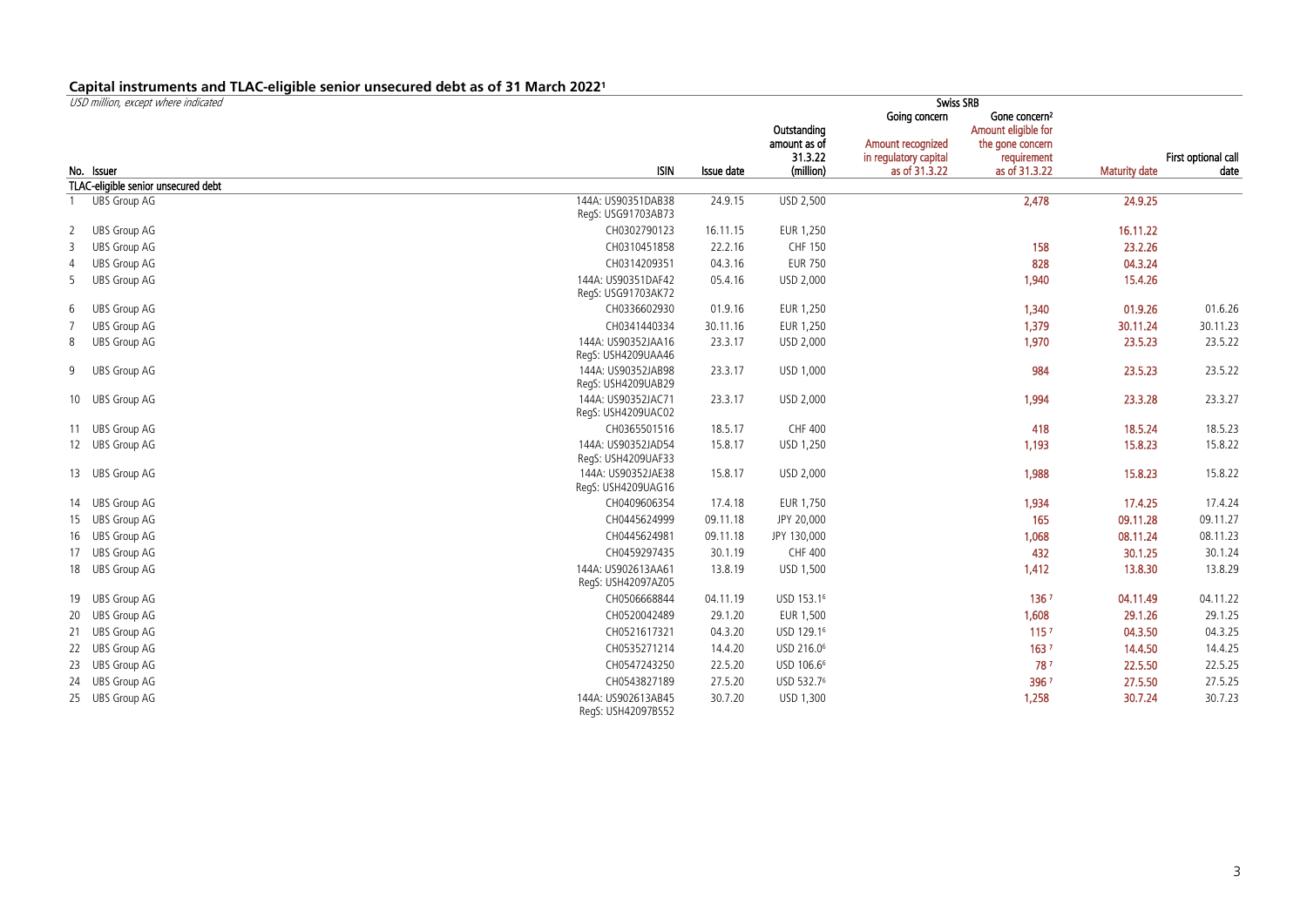## **Capital instruments and TLAC-eligible senior unsecured debt as of 31 March 20221**

| USD million, except where indicated       |                                          | Swiss SRB                |                        |                                        |                              |                           |                                    |  |  |  |
|-------------------------------------------|------------------------------------------|--------------------------|------------------------|----------------------------------------|------------------------------|---------------------------|------------------------------------|--|--|--|
|                                           |                                          |                          |                        | Going concern                          | Gone concern <sup>2</sup>    |                           |                                    |  |  |  |
|                                           |                                          |                          | Outstanding            |                                        | Amount eligible for          |                           |                                    |  |  |  |
|                                           |                                          |                          | amount as of           | Amount recognized                      | the gone concern             |                           |                                    |  |  |  |
| No. Issuer                                | <b>ISIN</b>                              | Issue date               | 31.3.22<br>(million)   | in regulatory capital<br>as of 31.3.22 | requirement<br>as of 31.3.22 | <b>Maturity date</b>      | <b>First optional call</b><br>date |  |  |  |
| 26 UBS Group AG                           | 144A: US902613AC28                       | 30.7.20                  | USD 1.300              |                                        | 1.199                        | 30.1.27                   | 30.1.26                            |  |  |  |
|                                           | RegS: USH42097BT36                       |                          |                        |                                        |                              |                           |                                    |  |  |  |
| 27 UBS Group AG                           | CH0558521271                             | 18.8.20                  | AUD 37.5 <sup>6</sup>  |                                        | 21 <sup>7</sup>              | 18.8.35                   | 18.8.30                            |  |  |  |
| 28 UBS Group AG                           | CH0561923860                             | 22.9.20                  | USD 57.46              |                                        | 447                          | 22.9.50                   | 22.9.23                            |  |  |  |
| 29 UBS Group AG                           | CH0576402181                             | 05.11.20                 | EUR 1,500              |                                        | 1,519                        | 05.11.28                  | 05.11.27                           |  |  |  |
| 30 UBS Group AG                           | CH0579132942                             | 24.11.20                 | <b>USD 40</b>          |                                        | 337<br>.                     | 24.11.35                  | 24.11.23                           |  |  |  |
| 31 UBS Group AG                           | CH0581183594                             | 03.12.20                 | AUD <sub>45</sub>      |                                        | 27 <sup>7</sup><br>.         | 03.12.35                  | 03.12.23                           |  |  |  |
| 32 UBS Group AG                           | CH0587372951                             | 12.1.21                  | USD 103.36             |                                        | 847<br>. <del>.</del>        | 12.1.51                   | 12.1.26                            |  |  |  |
| 33 UBS Group AG                           | CH0588488863                             | 29.1.21                  | USD 340.8 <sup>6</sup> |                                        | 2857                         | 29.1.51                   | 29.1.26                            |  |  |  |
| 34 UBS Group AG                           | 144A: US902613AE83<br>RegS: USH42097CC91 | 71.2.21                  | USD 2,000              |                                        | 1,797                        | 11.2.32                   | $\frac{111.2.31}{11.2.31}$         |  |  |  |
| 35 UBS Group AG                           | CH0595205524                             | 24.2.21                  | EUR 1.000              |                                        | 1.020                        | 24.2.28                   |                                    |  |  |  |
| 36 UBS Group AG                           | CH0595205532                             | 24.2.21                  | EUR 1,250              |                                        | 1,204                        | 24.2.33                   |                                    |  |  |  |
| 37 UBS Group AG                           | CH0598928718                             | 24.2.21                  | CHF 360                |                                        | 364<br>                      | 24.8.29                   | 24.8.28                            |  |  |  |
| 38 UBS Group AG                           | US902613AF58                             | 25.2.21                  | <b>USD 25</b>          |                                        | $\frac{227}{1537}$           | 25.2.36                   | 25.2.24                            |  |  |  |
| 39 UBS Group AG                           | CH0595205490                             | 26.2.21                  | USD 175.66             |                                        |                              | 26.2.51                   | 26.2.26                            |  |  |  |
| 40 UBS Group AG                           | CH0595205508                             | 26.2.21                  | AUD 93.0 <sup>6</sup>  |                                        | $55^7$                       | 26.2.51                   | 26.2.26                            |  |  |  |
| 41 UBS Group AG                           | CH0598928734                             | 04.3.21<br>.             | USD 40<br>.            |                                        | $\frac{1}{35}$<br>.          | 04.3.36<br>.              | 04.3.24<br>.                       |  |  |  |
| 42 UBS Group AG                           | CH1112455774                             | 26.5.21                  | USD 272.86             |                                        | 2517<br>.                    | 26.5.51                   | 26.5.26                            |  |  |  |
| 43 UBS Group AG                           | 144A: US902613AH15<br>RegS: USH42097CM73 | $-10.8.21$               | $\overline{$ USD 2,000 |                                        | 1.852                        | $-10.8.27$                | $-10.8.26$                         |  |  |  |
| <b>UBS Group AG</b>                       | CH1142231682                             | 03.11.21                 | EUR 1,250              |                                        | 1.330                        | 03.11.26                  | $-03.11.25$                        |  |  |  |
| 45 UBS Group AG                           | CH1142231690                             | 03.11.21                 | EUR 1,250              |                                        | 1.245                        | 03.11.31                  |                                    |  |  |  |
| 46 UBS Group AG                           | CH1142231708                             | $\frac{1}{03.11.21}$     | GBP 400                |                                        | . <del>.</del><br>495        | $-03.11.29$               | $\frac{1}{03.11.28}$               |  |  |  |
| 47 UBS Group AG                           | CH1145096165                             | 09.11.21                 | CHF 440                |                                        | .<br>476                     | 09.11.28                  | <br>09.11.27                       |  |  |  |
| 48 UBS Group AG                           | 144A: US902613AK44                       |                          | $\frac{1}{1500}$       |                                        | .<br>1.400                   | $\frac{1111111}{11.2.33}$ | --------------<br>11.2.32          |  |  |  |
|                                           | RegS: USH42097CT27                       |                          |                        |                                        |                              |                           |                                    |  |  |  |
| 49 UBS Group AG                           | 144A: US902613AL27<br>RegS: USH42097CU99 | $\frac{1111122}{111122}$ | USD 1,500              |                                        | 1.376                        | 11.2.43                   | $\frac{11.2.42}{11.2.42}$          |  |  |  |
| 50 UBS Group AG                           | CH1168499791                             | 21.3.22                  | EUR 1,500              |                                        | 1,655                        | 21.3.25                   | 21.3.24                            |  |  |  |
| 51 UBS Group AG                           | CH1175016083                             | 25.3.22                  | AUD 35.0 <sup>6</sup>  |                                        | 247                          | 25.3.32                   |                                    |  |  |  |
| 52 UBS Group AG                           | CH1167887269                             | 29.3.22                  | USD 80.0 <sup>6</sup>  |                                        | <br>697                      | 29.3.47                   | 29.3.27                            |  |  |  |
| Total TLAC-eligible senior unsecured debt |                                          |                          |                        |                                        | 43.470                       |                           |                                    |  |  |  |

1 Refer to "Capital and total loss-absorbing capacity instruments" under "Bondholder information" at ubs.com/investors for more information about the key features and the terms and conditions of the capital instruments inc concern requirements until their first call date. As of their first call date, these instruments are eligible to meet the gone concern requirements. 5 Non-Basel III-compliant tier 2 capital instruments qualify as gone conc therefore includes the applicable accrual yield, with the numbers being rounded to one decimal. 7 The eligible amounts presented are adjusted for own credit related gains / losses.